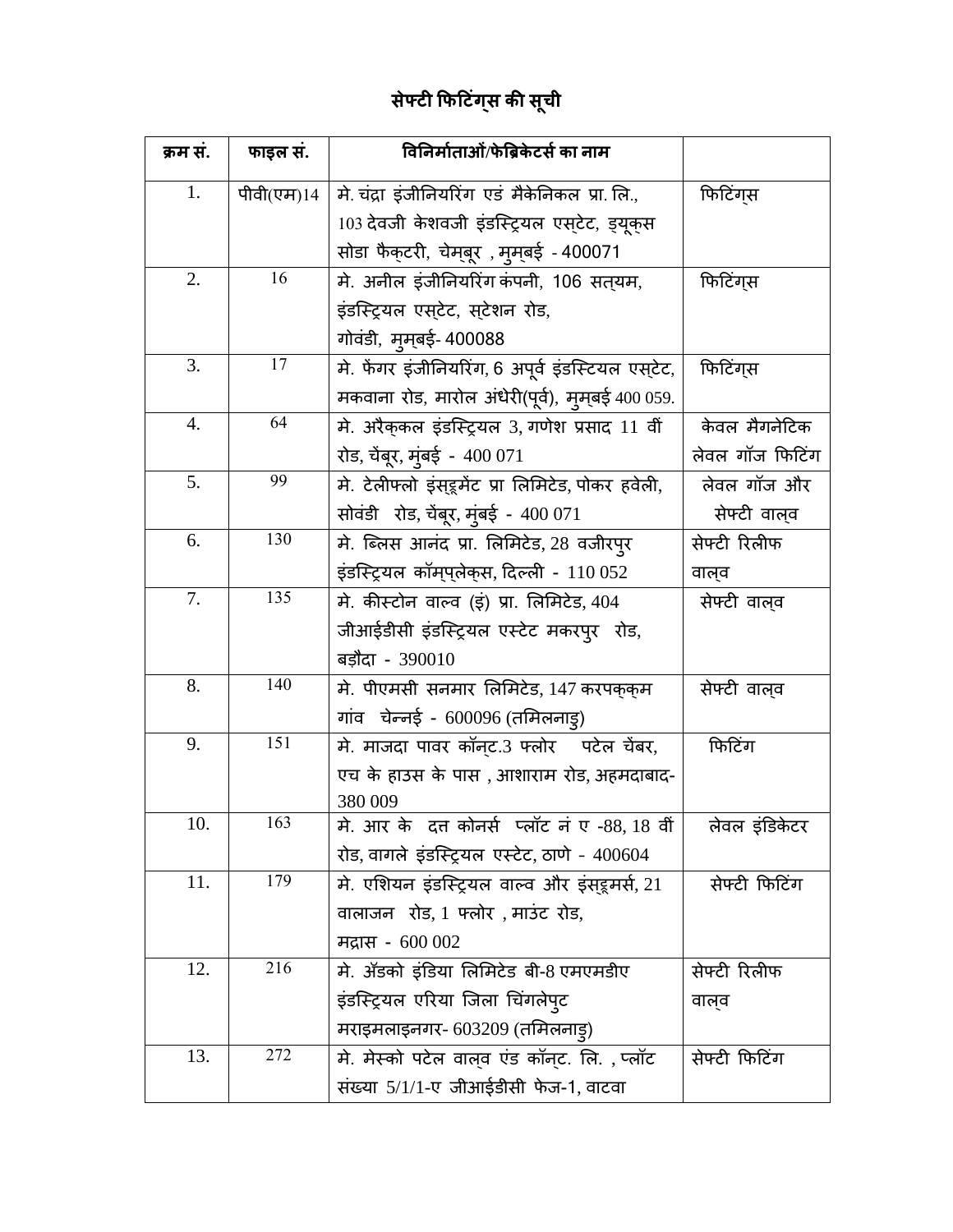|     |     | अहमदाबाद - 382445                                     |                    |
|-----|-----|-------------------------------------------------------|--------------------|
|     |     |                                                       |                    |
| 14. | 307 | मे. इंस्ट्र्मेंटेशन लिमिटेड, (भारत सरकार उदयम)        | सेफ्टी रिलीफ       |
|     |     | कांजीकोडे वेसट पालघाट-678623 केरल                     | वाल्व              |
| 15. | 383 | मे. सेबिम इंडिया लिमिटेड, 8 दिवयलोक                   | सेफ्टी रिलीफ       |
|     |     | सोसायटी, निजामपुरा बड़ौदा - 390 002                   | वाल्व              |
| 16. | 663 | मे. शुभा इंजी ए/3 आर्य अस्सित रामचंद्र नगर            | सेफ्टी रिलीफ       |
|     |     | मांडपाडा रोड, डोंबीवली (पूर्व) जिला ठाणे              | वाल्व              |
| 17. | 693 | मे. इन्डस्ट्रियल गैस एंड फ्लूइड लाइन                  | सेफ्टी रिलीफ       |
|     |     | अपलायेंसेस लि., 1 फ्लोर, प्लॉट नं आर-22टी             | वालव               |
|     |     | टीटीसी इंडस्ट्रियल एरिया, कालवा एमआईडीसी              |                    |
|     |     | थाने बालापुर रोड, नवी मुंबई - $400701$                |                    |
| 18. | 650 | मे. फिशर सनमार लिमिटेड, चेन्नई                        | इंटर्नल फ्लो वाल्व |
| 19. | 644 | मे. स्पेशल स्टील कंपोनेंट्स कारपोरेशन निगम,           | एलपीजी रोड पर      |
|     |     | एम -9, इंडस्ट्रियल एरिया, यम्नानगर - 135 001          | रेगो-यूएसए मेक     |
|     |     |                                                       | आंतरिक प्रकार के   |
|     |     |                                                       | अतिरिक्त प्रवाह    |
|     |     |                                                       | जाँच वाल्व का      |
|     |     |                                                       | उपयोग              |
| 20. | 324 | मे. फेंगर लेजर वाल् <b>व (प्रा) लि. 136/137, संजय</b> | सेफ्टी रिलीफ       |
|     |     | बिल्डिंग .3,मित्तल इंडस्ट्रियल एस्टेट, सर एम. वी.     | वाल्व              |
|     |     | रोड, मरोल अंधेरी पूर्व, मुंबई - 400 059               |                    |

## ---- ENGLISH ---

| Sr.                         | File  | Name of the fabricator/Manufactuer         |         |
|-----------------------------|-------|--------------------------------------------|---------|
| No.                         | No.   |                                            |         |
|                             | PV(M) | M/s. Chandra Engg. & Mechanical P. Ltd.,   |         |
|                             | 14    | 103, Devji Keshavi Industrial Estate, Opp. | Fitting |
|                             |       | Dukes Soda Mactory Chembur, Mumbai -       |         |
|                             |       | 400 071                                    |         |
| $\mathcal{D}_{\mathcal{L}}$ | 16    | M/s. Anil Engg. Co. 106, Satyam Indl.      | Fitting |
|                             |       | Estate, Station Rod, Govandi, Mumbai – 400 |         |
|                             |       | 088                                        |         |
| 3                           | 17    | M/s. Fainger Engg. 6, Apurva Indl. Estate, | Fitting |
|                             |       | Makwana Road, Marol Andheri (E), Mumbai    |         |
|                             |       | $-400059.$                                 |         |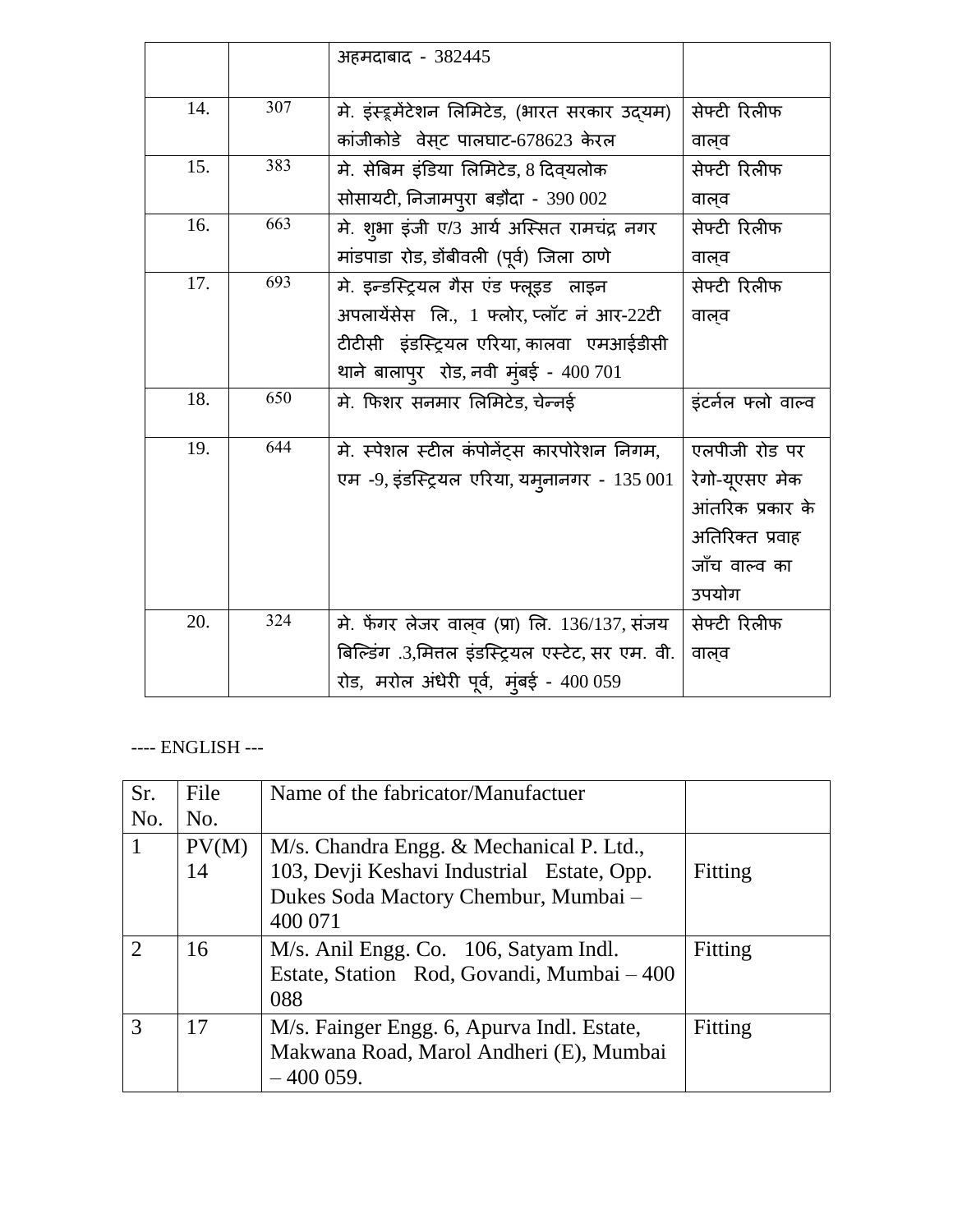| $\overline{4}$ | 64                                                                                                             | M/s. Arieckal Industrial 3, Ganesh Prasad 11th<br>Road, Chembur, Mumbai - 400 071                                                                            |                                             | <b>Fitting Only</b><br>Magnetic<br>Level gauge |
|----------------|----------------------------------------------------------------------------------------------------------------|--------------------------------------------------------------------------------------------------------------------------------------------------------------|---------------------------------------------|------------------------------------------------|
| 5              | 99                                                                                                             | M/s. Teleflo Instrument Pvt. Ltd., Pokar<br>Mansion, Sovandi Road, Chembur, Mumbai -<br>400 071                                                              |                                             | Level gauge<br>and safety<br>valves            |
| 6              | 130                                                                                                            | M/s. Bliss Anand Pvt. Ltd., 28 Wazirpur<br>Industrial Complex, Delhi - 110 052                                                                               |                                             | <b>Safety Relief</b><br>valves                 |
| $\overline{7}$ | 135                                                                                                            | M/s. Keystone Valves (I) pvt. Ltd., 404 GIDC<br>Indl. Estate Makarpur Road, Baroda - 390010                                                                  |                                             | Safety valves                                  |
| 8              | 140                                                                                                            | Villge Chennai - 600096 (TN)                                                                                                                                 | M/s. PMC Sanmar Ltd., 147 karapakkam        |                                                |
| 9              | 151                                                                                                            | M/s. Mazda Power Cont. 3rd Floor Patel<br>Chambers, Near H. K. house, Asharam Road,<br>Ahmedabad - 380 009                                                   |                                             | <b>Fittings</b>                                |
| 10             | 163                                                                                                            | Road, Wagle Industrial Estate, Thane -<br>400604                                                                                                             | M/s. R. K. Dutt coners Plot No. A-88, 18th  |                                                |
| 11             | 179                                                                                                            | M/s. Asian Indl. Valves & Instrumers, 21<br>$-600002$                                                                                                        | Walajan Road, 1st Floor, Mount Road, Madras |                                                |
| 12             | M/s. Audco India Limited B-8 MMDA<br>216<br>Industrial area Dist. Chingleput<br>Maraimalainagar $-603209$ (TN) |                                                                                                                                                              |                                             | <b>Safety Relief</b><br>valves                 |
|                |                                                                                                                |                                                                                                                                                              |                                             |                                                |
| 13             | 272                                                                                                            | M/s. Masco Patel Valv. & Cont. Lt., Plot<br>No.5/1/1-A GIDC Phase-I, Vatva<br>Ahmedabad $-382445$                                                            |                                             | <b>Safety fittings</b>                         |
| 14             | 307<br>M/s. Instrumentation Ltd., (A Govt. of<br>India Enterprises) Kanjikode West Palghat<br>- 678623 Kerala  |                                                                                                                                                              |                                             | <b>Safety Relief Valves</b>                    |
| 15             | 383                                                                                                            | M/s. Sebim India Ltd., 8 Divyalok<br>Society, Nizampura Baroda – 390 002                                                                                     | <b>Safety Relief valves</b>                 |                                                |
| 16             | 663                                                                                                            | M/s. Shubha Engg. A/3 Arya Assit<br>Ramchandra nagar Mandpada Road,<br>Dombivali (East) Dist. Thane                                                          |                                             | Safety relief valves                           |
| 17             | 693                                                                                                            | M/s. Industrail Gas and Fluid Line<br>Applicances ltd., 1st Floor, Plot No. R-22T<br>TTC Indl. Area, Kalwa MIDC Thane<br>Balapur Road, Navi Mumbai - 400 701 |                                             | <b>Safety Relief valves</b>                    |